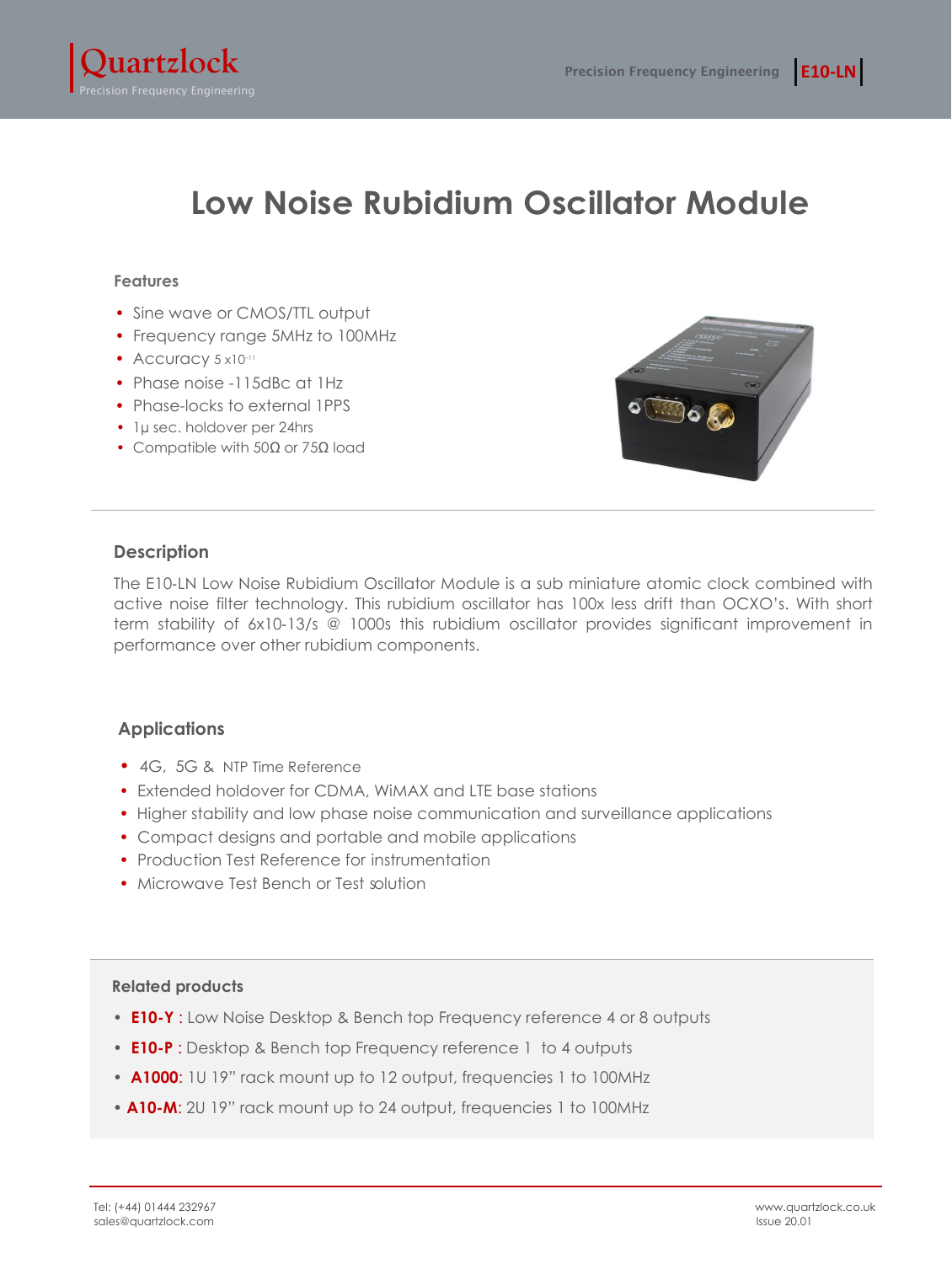## **E10-LN Specification**

| <b>Outputs</b> See options                                                           |                                                                      |                            |                      |  |  |
|--------------------------------------------------------------------------------------|----------------------------------------------------------------------|----------------------------|----------------------|--|--|
| 10MHz                                                                                | +8dBm (±2dBm) into 50 Ohms, 0.5Vrms<br>(Specify for $75\Omega$ load) |                            |                      |  |  |
| Connector                                                                            | <b>SMA</b>                                                           |                            |                      |  |  |
| Frequency Stability Allan Deviation                                                  |                                                                      |                            |                      |  |  |
|                                                                                      | <b>Options A</b>                                                     | <b>Options B</b>           | <b>Options C</b>     |  |  |
| Frequency                                                                            | 10MHz<br>10MHz                                                       |                            | 10MHz                |  |  |
| $\tau = 1s$                                                                          | $≤2x10^{-12}$                                                        | ≤7x10 <sup>-13</sup>       |                      |  |  |
| $\tau = 10s$                                                                         | ≤5x10-12                                                             | $≤1x10^{-12}$              | ≤7x10-13             |  |  |
| $\tau = 100s$                                                                        | ≤6x10-12                                                             | $\leq$ 2x10 <sup>-12</sup> | ≤7x10 <sup>-13</sup> |  |  |
| $\tau = 1000s$                                                                       | $\leq 4 \times 10^{-12}$                                             | $\leq$ 1x10 <sup>-12</sup> | $≤6x10-13$           |  |  |
| <b>Phase Noise (SSB)</b>                                                             |                                                                      |                            |                      |  |  |
|                                                                                      | <b>Options 1</b><br><b>Options 2</b>                                 |                            | <b>Options 3</b>     |  |  |
| Frequency                                                                            | 10MHz                                                                | 10MHz                      | 10MHz                |  |  |
| 1Hz                                                                                  | $-110$ dBc                                                           | -113 dBc                   | <-115 dBc            |  |  |
| 10Hz                                                                                 | $-135$ dBc                                                           | $-138$ dBc                 | <-140 dBc            |  |  |
| 100Hz                                                                                | $-145$ dBc                                                           | $-152$ dBc                 | <-154 dBc            |  |  |
| 1 kHz                                                                                | -155 dBc                                                             | -155 dBc                   | <-155 dBc            |  |  |
| 10KHz                                                                                | $-158$ dBc                                                           | -158 dBc                   | <-160 dBc            |  |  |
| <b>Harmonics</b>                                                                     |                                                                      |                            | <b>Option C</b>      |  |  |
|                                                                                      | <-30dBc                                                              |                            | $<$ -45dBc           |  |  |
| <b>Spurious</b>                                                                      |                                                                      |                            |                      |  |  |
| 100 KHz BW                                                                           | $<$ -100dBc                                                          |                            | $<$ -100 $dBc$       |  |  |
| Aging (After 30 days)                                                                | <b>Option D</b>                                                      |                            |                      |  |  |
| Frequency                                                                            | 10MHz                                                                |                            |                      |  |  |
| Per day                                                                              | $5 \times 10^{-12}$                                                  |                            | $3 \times 10^{-12}$  |  |  |
| Per Month                                                                            | $5 \times 10^{-11}$                                                  |                            | $3 \times 10^{-11}$  |  |  |
| Per Year                                                                             | $5 \times 10^{-10}$                                                  |                            | $3 \times 10^{-10}$  |  |  |
| <b>Frequency accuracy</b>                                                            |                                                                      |                            |                      |  |  |
| Accuracy at shipping 5 x 10-11                                                       |                                                                      |                            |                      |  |  |
| <b>Frequency retrace</b>                                                             |                                                                      |                            |                      |  |  |
| After 1 hours of continues operation 3 x 10 <sup>-11</sup>                           |                                                                      |                            |                      |  |  |
| <b>Frequency Adjustment</b>                                                          |                                                                      |                            |                      |  |  |
| Mechanical                                                                           | $±2x10^{-9}$                                                         |                            | <b>Option H</b>      |  |  |
| Electrical                                                                           | $±5x10-9$<br>Control voltage 0 to +5V                                |                            |                      |  |  |
| Warm up time                                                                         |                                                                      |                            |                      |  |  |
| 8 minutes, time to lock<br>7 minutes to 5x10 <sup>-10</sup> at room temperature 25°C |                                                                      |                            |                      |  |  |
|                                                                                      |                                                                      |                            |                      |  |  |

*Included with shipment: Calibration certificate, Certificate of Conformance, product test sheet and 24 month warranty.*

| <b>Environmental</b>                                                                   |                                  |                                               |                                  |  |  |
|----------------------------------------------------------------------------------------|----------------------------------|-----------------------------------------------|----------------------------------|--|--|
| Temperature:                                                                           |                                  | Operating                                     | $-40^{\circ}$ C +70 $^{\circ}$ C |  |  |
|                                                                                        |                                  | Storage                                       | -40°C +90°C                      |  |  |
| Temp stability:                                                                        | Standard                         | $-20^{\circ}$ C +65 $^{\circ}$ C              | $<$ 0.3x10 <sup>-9</sup>         |  |  |
|                                                                                        | <b>Option E</b>                  | $-40^{\circ}$ C +65 $^{\circ}$ C              | $<$ 0.5x10 <sup>-9</sup>         |  |  |
|                                                                                        | <b>Option F</b>                  | $-20^{\circ}$ C +70 $^{\circ}$ C              | $< 0.3x10^{-9}$                  |  |  |
|                                                                                        | <b>Option G</b>                  | $-40^{\circ}$ C +70 $^{\circ}$ C              | $<$ 0.5x10 <sup>-9</sup>         |  |  |
| Relative humidity:                                                                     |                                  | 94% non-condensing                            |                                  |  |  |
| <i>Magnetic Field sensitivity:</i>                                                     |                                  | $5x10^{-12}$ Gauss                            |                                  |  |  |
| Atmospheric pressure :                                                                 |                                  | $1x10^{-13}$ Per mbar                         |                                  |  |  |
| $Approximate MTBF$ :                                                                   |                                  | 100,000 Hrs, Stationary                       |                                  |  |  |
| Dimensions without cover                                                               |                                  | 101 x 60.5 x 34mm LWH                         |                                  |  |  |
| Dimensions with cover                                                                  |                                  | 101 x 60.5 x 37mm LWH                         |                                  |  |  |
|                                                                                        | <b>Power supply</b>              |                                               |                                  |  |  |
| DC power:                                                                              |                                  | $+12$ to $+15V$                               |                                  |  |  |
| Power consumption:                                                                     |                                  | 22W Max at start (25°C)<br>6W at steady state |                                  |  |  |
| Data output & monitoring                                                               |                                  |                                               |                                  |  |  |
| RS232, 9600 baud rate                                                                  |                                  |                                               |                                  |  |  |
| <b>Built-in options</b>                                                                |                                  |                                               |                                  |  |  |
|                                                                                        |                                  |                                               |                                  |  |  |
| Option 05:                                                                             | TTL Output or CMOS               |                                               |                                  |  |  |
| <b>Option 18:</b>                                                                      | Extended warranty to 3 years     |                                               |                                  |  |  |
| <b>Option 42:</b>                                                                      | Low noise floor -170dBc at 10KHz |                                               |                                  |  |  |
| Add internal battery, up to 4 hours of battery life.<br>Option 75:<br><b>See E10-Y</b> |                                  |                                               |                                  |  |  |



*Contact us to configure this product to meet your requirement.*  **Designed and manufactured in the U.K.**